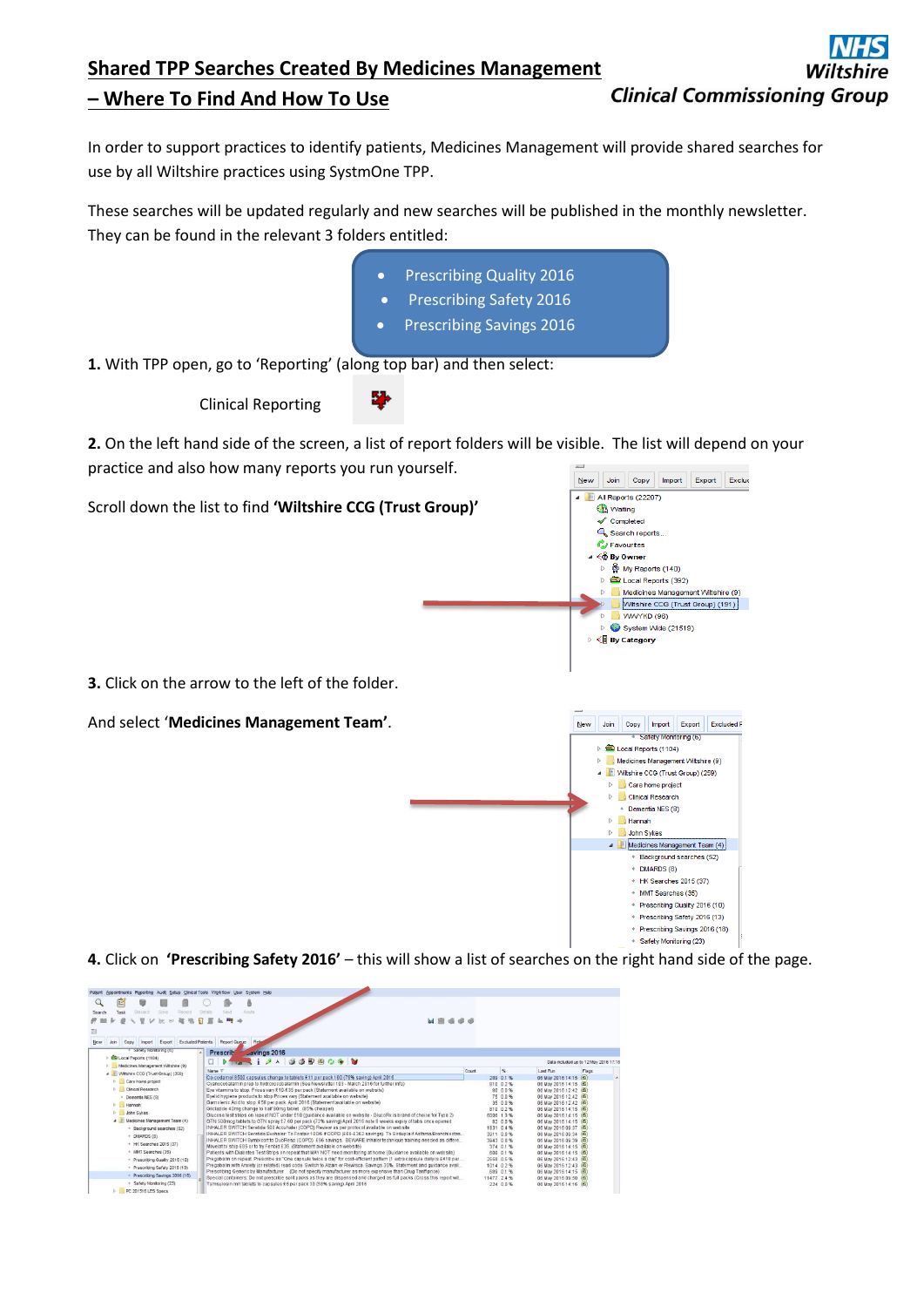## **Shared TPP Searches Created By Medicines Management Clinical Commissioning Group – Where To Find And How To Use**

As these searches are already set up, to find your practice's patients in these lists, all you need to do is select the search you want, and click the green arrow above the list to run it.

This will generate a list of patients for all the drugs in the category. When the search has been completed, it will show with a 'tick' and a date on the right hand side:

| New | Join                          | Copy                      | Import                                            | Export                                                                       | <b>Excluded Patients</b>                                                            | <b>Report Queue</b>                                                                                                        | <br>Refresh |  |  |          |                      |                         |                                       |       |  |
|-----|-------------------------------|---------------------------|---------------------------------------------------|------------------------------------------------------------------------------|-------------------------------------------------------------------------------------|----------------------------------------------------------------------------------------------------------------------------|-------------|--|--|----------|----------------------|-------------------------|---------------------------------------|-------|--|
|     |                               |                           | $\triangleright$ $\blacksquare$ Care home project |                                                                              |                                                                                     | <b>Prescribing Savings 2016</b>                                                                                            |             |  |  |          |                      |                         |                                       |       |  |
|     |                               |                           | $\triangleright$ Clinical Research                |                                                                              |                                                                                     | D B Q i 2 A S S B ® O O O I                                                                                                |             |  |  |          |                      |                         | Data included up to 12 May 2016 17:18 |       |  |
|     |                               |                           | + Dementia NES (8)                                |                                                                              |                                                                                     | Name \                                                                                                                     |             |  |  |          | Count                | %                       | Last Run                              | Flags |  |
|     |                               | $\triangleright$   Hannah |                                                   |                                                                              |                                                                                     | Co-codamol 8500 capsules change to tablets £11 per pack 100 (76% saving) April 2016                                        |             |  |  |          |                      | 289 0.1 %               | 06 May 2016 14:15 (60)                |       |  |
|     |                               | <b>D</b> John Sykes       |                                                   |                                                                              |                                                                                     | Cvanocobalamin prep to hydroxocobalamin (See Newsletter 103 - March 2016 for further info)                                 |             |  |  |          |                      | 810 0.2 %               | 06 May 2016 14:15 (60)                |       |  |
|     | Medicines Management Team (4) |                           |                                                   |                                                                              | Eye vitamins to stop. Prices vary £10-£35 per pack (Statement available on website) |                                                                                                                            |             |  |  |          | 80 0.0 %             | 06 May 2016 12:42 (fil) |                                       |       |  |
|     | Background searches (52)      |                           |                                                   | Eyelid hygiene products to stop Prices vary (Statement available on website) |                                                                                     |                                                                                                                            |             |  |  | 75 0.0 % | 06 May 2016 12:42 69 |                         |                                       |       |  |
|     |                               |                           |                                                   |                                                                              |                                                                                     | Gamolenic Acid to stop £58 per pack April 2016 (Statement available on website)                                            |             |  |  |          |                      | 35 0.0 %                | 06 May 2016 12:42 69                  |       |  |
|     |                               |                           | · DMARDS (8)                                      |                                                                              |                                                                                     | Gliclazide 40mg change to half 80mg tablet (85% cheaper)                                                                   |             |  |  |          |                      | 810 0.2%                | 06 May 2016 14:15 69                  |       |  |
|     |                               |                           | + HK Searches 2015 (37)                           |                                                                              |                                                                                     | Glucose test strips on repeat NOT under £10 (quidance available on website - GlucoRx is brand of choice for Type 2)        |             |  |  |          |                      | 6006 1.3%               | 06 May 2016 14:15 60                  |       |  |
|     |                               |                           | * MMT Searches (35)                               |                                                                              |                                                                                     | GTN 500mcg tablets to GTN spray £7.60 per pack (72% saving) April 2016 note 8 weeks expiry of tabs once opened             |             |  |  |          |                      | 82 0.0 %                | 13 May 2016 12:22 60                  |       |  |
|     |                               |                           |                                                   |                                                                              |                                                                                     | INHALER SWITCH Seretide 500 Accuhaler (COPD) Review as per protocol available on website                                   |             |  |  |          |                      | 1817 0.4 %              | 13 May 2016 12:22 69                  |       |  |
|     |                               |                           | Prescribing Quality 2016 (10)                     |                                                                              |                                                                                     | INHALER SWITCH Seretide Evohaler: To Fostair 100/6 if COPD (£68-£362 savings). To Sirdupla if Asthma/Bronchiectas          |             |  |  |          |                      | 3880 0.8 %              | 13 May 2016 12:22 69                  |       |  |
|     |                               |                           | Prescribing Safety 2016 (13)                      |                                                                              |                                                                                     | INHALER SWITCH Symbicort to DuoResp (COPD) £96 savings. BEWARE inhaler technique training needed as differe                |             |  |  |          |                      | 3926 0.8 %              | 13 May 2016 12:22 69√                 |       |  |
|     |                               |                           | Prescribing Savings 2016 (18)                     |                                                                              |                                                                                     | Movelat to stop £85 or to try Fenbid £35 (Statement available on website)                                                  |             |  |  |          |                      | 374 0.1 %               | 06 May 2016 14:15 (6)                 |       |  |
|     |                               |                           | Safety Monitoring (23)                            |                                                                              |                                                                                     | Patients with Diabetes Test Strips on repeat that MAY NOT need monitoring at home (Guidance available on website)          |             |  |  |          |                      | 600 0.1 %               | 06 May 2016 14:15 69                  |       |  |
|     |                               |                           |                                                   |                                                                              |                                                                                     | Pregabalin on repeat. Prescribe as "One capsule twice a day" for cost-efficient pattern (1 extra capsule daily is £418 per |             |  |  |          |                      | 2558 0.5 %              | 06 May 2016 12:43 69                  |       |  |

**5.** To break down the results and show each drug separately, once the search has been complete, select the search you want (so it is highlighted in blue) and select the 'breakdown results' icon

| New<br><b>Excluded Page</b><br>Export<br>Import<br>Join<br>Copy | <b>Report Queue</b><br>Refresh                                                                                            |       |            |                         |                                       |
|-----------------------------------------------------------------|---------------------------------------------------------------------------------------------------------------------------|-------|------------|-------------------------|---------------------------------------|
| Care home project                                               | Prese-<br>ing Savings 2016                                                                                                |       |            |                         |                                       |
| <b>D</b> Clinical Research                                      | <b>64 Q i / A 35 B @ 0 0 1 0</b><br>D.                                                                                    |       |            |                         | Data included up to 12 May 2016 17:18 |
| + Dementia NES (8)                                              | Name $\nabla$                                                                                                             | Count | %          | <b>Last Run</b>         | Flags                                 |
| $\triangleright$   Hannah                                       | Co-codamol 8500 capsules change to tablets £11 per pack 100 (76% saving) April 2016                                       |       | 289 0.1 %  | 06 May 2016 14:15 (6)   |                                       |
| <b>D</b> John Sykes                                             | Cyanocobalamin prep to hydroxocobalamin (See Newsletter 103 - March 2016 for further info)                                |       | 810 0.2 %  | 06 May 2016 14:15 (6)   |                                       |
| Medicines Management Team (4)                                   | Eye vitamins to stop. Prices vary £10-£35 per pack (Statement available on website)                                       |       | 80 0.0 %   | 06 May 2016 12:42 69    |                                       |
|                                                                 | Evelid hygiene products to stop Prices vary (Statement available on website)                                              |       | 75 0.0 %   | 06 May 2016 12:42 (60)  |                                       |
| Background searches (52)                                        | Gamolenic Acid to stop £58 per pack April 2016 (Statement available on website)                                           |       | 35 0.0 %   | 06 May 2016 12:42 60    |                                       |
| * DMARDS (8)                                                    | Gliclazide 40mg change to half 80mg tablet (85% cheaper)                                                                  |       | 810 0.2%   | 06 May 2016 14:15 (60)  |                                       |
| + HK Searches 2015 (37)                                         | Glucose test strips on repeat NOT under £10 (quidance available on website - GlucoRx is brand of choice for Type 2)       |       | 6006 1.3%  | 06 May 2016 14:15 (6)   |                                       |
| MMT Searches (35)                                               | GTN 500mcg tablets to GTN spray £7.60 per pack (72% saving) April 2016 note 8 weeks expiry of tabs once opened            |       | 82 0.0 %   | 13 May 2016 12:22 69    |                                       |
|                                                                 | INHALER SWITCH Seretide 500 Accuhaler (COPD) Review as per protocol available on website                                  |       | 1817 04%   | 13 May 2016 12:22 69    |                                       |
| Prescribing Quality 2016 (10)                                   | INHALER SWITCH Seretide Evohaler: To Fostair 100/6 if COPD (£68-£362 savings). To Sirdupla if Asthma/Bronchiectas         |       | 3880 0.8 % | 13 May 2016 12:22 69    |                                       |
| Prescribing Safety 2016 (13)                                    | INHALER SWITCH Symbicort to DuoResp (COPD) £96 savings. BEWARE inhaler technique training needed as differe               |       | 3926 0.8 % | 13 May 2016 12:22 (60)√ |                                       |
| Prescribing Savings 2016 (18)                                   | Movelat to stop £85 or to try Fenbid £35 (Statement available on website)                                                 |       | 374 0.1 %  | 06 May 2016 14:15 (60)  |                                       |
|                                                                 | Patients with Diabetes Test Strips on repeat that MAY NOT need monitoring at home (Guidance available on website)         |       | 600 0.1 %  | 06 May 2016 14:15 (60)  |                                       |
| Safety Monitoring (23)                                          | Pronghalin on reneat Proceribe as "One cancule twice a day" for cost-efficient nattern (1 extra cancule daily is £418 ner |       | 2558 0.5%  | 06 May 2016 12:43 (6)   |                                       |

**6.** This brings up a new screen on the left hand side: